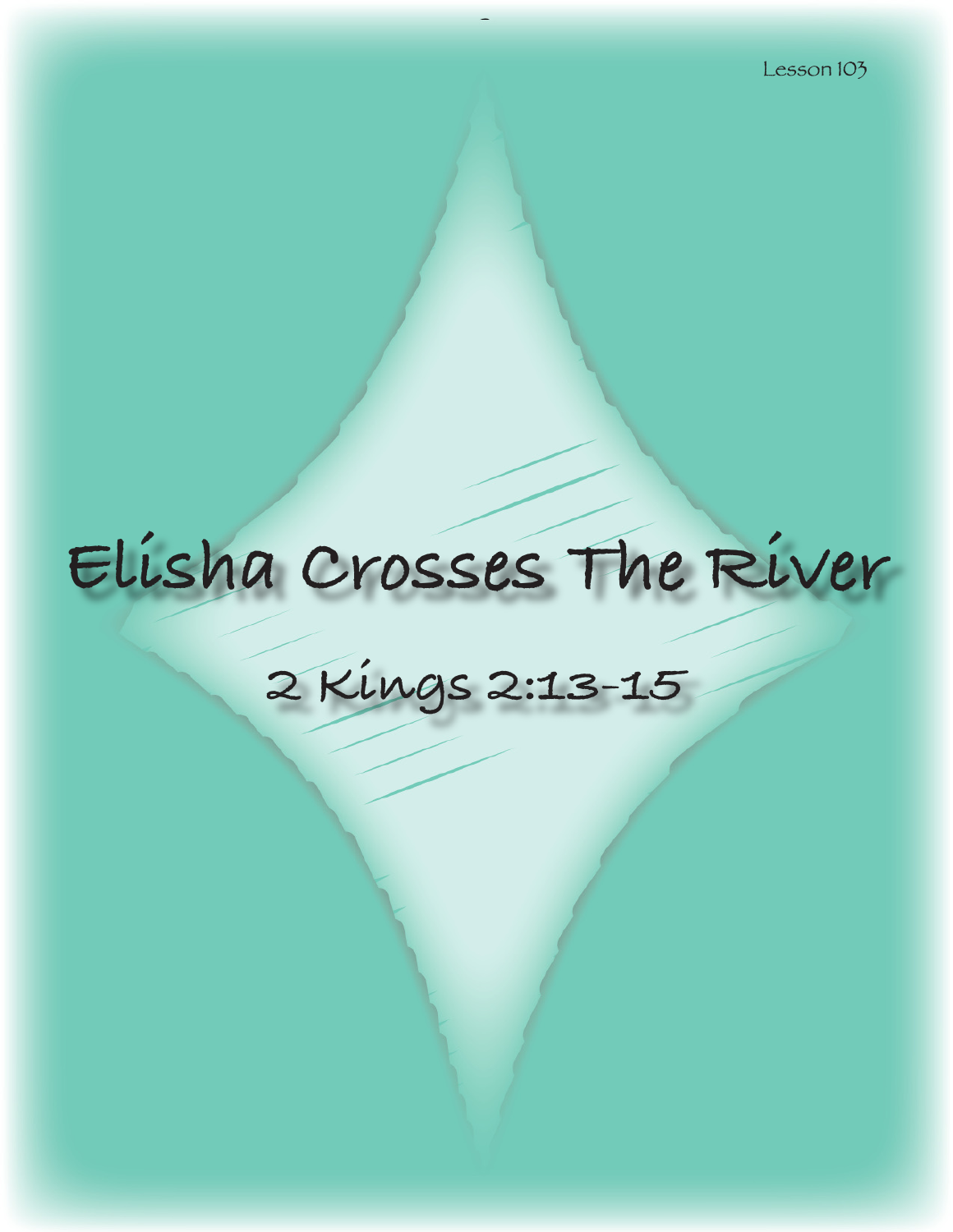### MEMORY VERSE

2 KINGS 2:15 "Now when the sons of the prophets who were from Jericho saw him, they said, 'The spirit of Elijah rests on Elisha.'…"

#### WHAT YOU WILL NEED:

A rope (as long as you like), a blindfold, and a garment to represent a cloak.

A sheet of white construction paper for each child, several scraps of multicolored construction paper, scissors, glue, and markers.

## ATTENTION GRABBER!

#### Walking a Tightrope of Faith

Remember last week? Elijah put his cloak, or mantle on Elisha, which showed Elisha that he was God's choice to follow Elijah as a prophet. When Elijah was taken to heaven, Elisha had to trust in the Lord and walk by faith. We also need to learn how to walk by faith. This activity will help us to understand walking by faith. You will need a rope, a blindfold, and a garment to represent a "cloak."

Clear the room in the center and spread the rope across the room, laying it on the floor. The rope can be as long as you like and should curve in different directions instead of remaining straight. To choose a player, place the cloak on child and then blindfold them. Either you or another child can then lead them to the rope. Have them walk and feel with their feet the path to the end. After each player is blindfolded, change the route. When each child is done have them place the cloak on another child. Keep playing until everyone has had a turn. Introduce today's lesson and theme using this activity.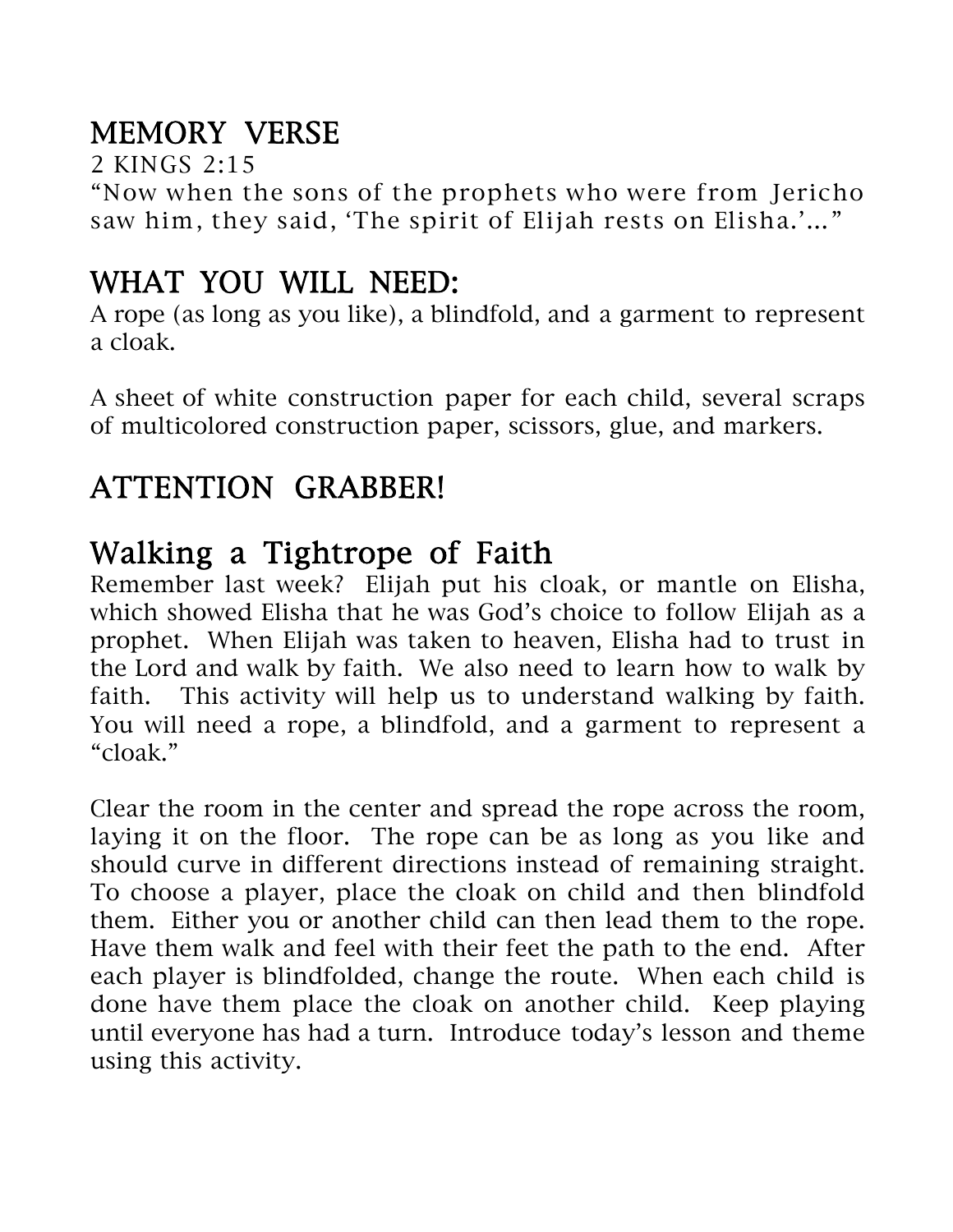#### LESSON TIME!

Did you know that God has a plan for your life? Have you ever felt God's call? Perhaps, you have had a desire to do something for the Lord. Perhaps, He wants you to become a Sunday school teacher, a missionary, or a pastor. Maybe He wants you to do something special in your own neighborhood or tell a friend or family member about Jesus. God desires that our lives be a witness for Him. We can be confident that God has wonderful plans for our lives.

Do you remember the chariot of fire in last week's lesson? God caught Elijah up into heaven to be with Him. Elisha, who had served Elijah, his mentor, for many years, was now left alone. The responsibility of leadership as a prophet to God's people will be upon Elisha.

As you grow up and learn about the Lord, it is good to have an Elijah to help you learn about the ways of the Lord. Perhaps your Elijah will be an older family member or adult within the church who has walked with the Lord a long time. It is good to have a mentor, someone who can help you learn how to walk with the Lord. As Elijah to Elisha, a mentor will help you be prepared for the day when the Lord calls you for His service. God has wonderful plans for our lives.

2 KINGS 2:13 He also took up the mantle of Elijah that had fallen from him, and went back and stood by the bank of the Jordan.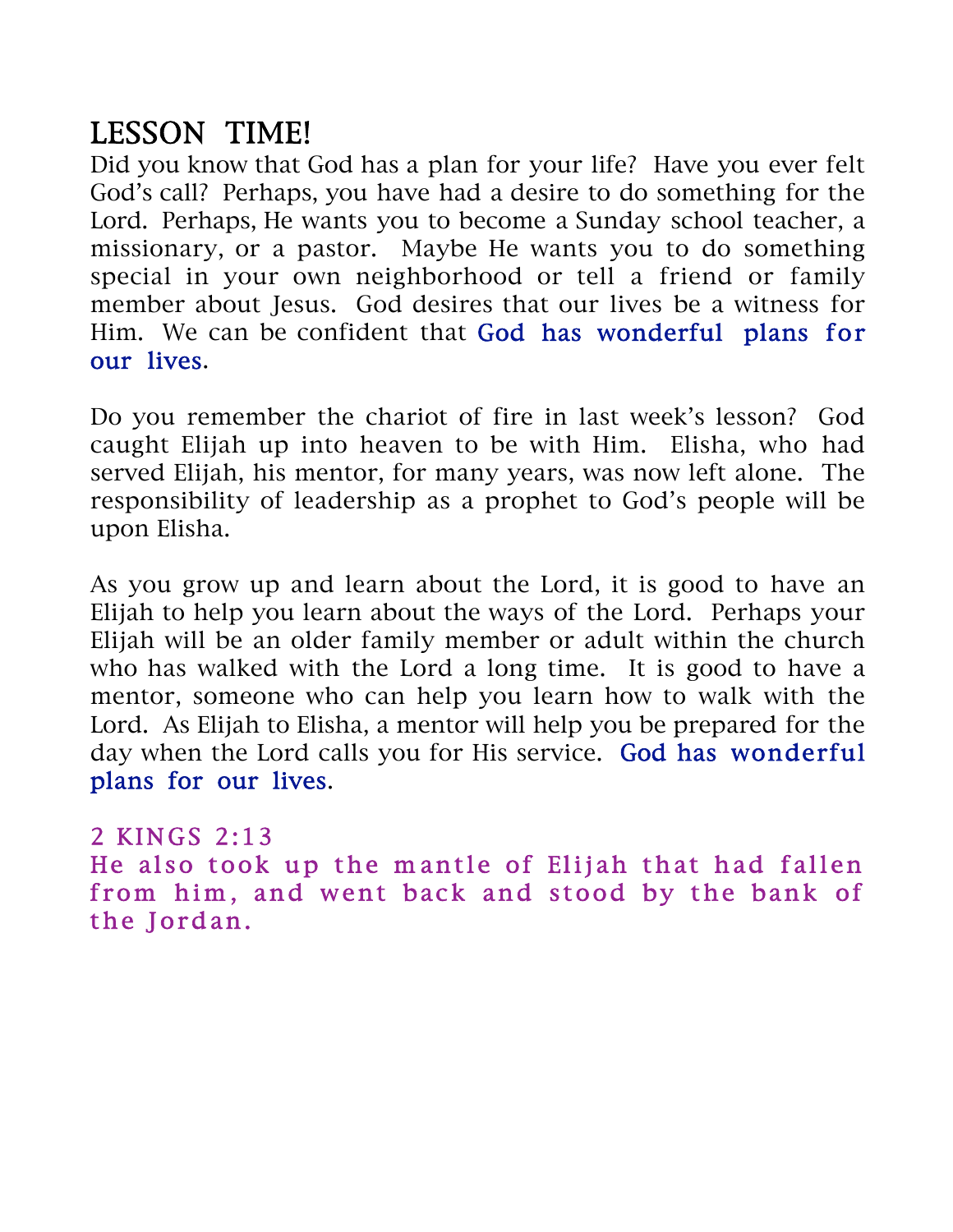Elijah had dropped his prophet's mantle in front of Elisha to signify that Elisha was God's choice to replace him. Elisha picked it up, accepting the responsibility before him and showing his willingness to follow God and to lead the people. He then went back to the river, not sure of what to do or where God was leading him next.

Do you suppose Elisha was a little scared as he faced his new assignment? Elisha would now be all by himself. Being a prophet, a spokesman for God, was a huge responsibility.

But, the Lord was going to help him. When God asks us to do something, He is always there to help us to do it. Remember the day when Elijah asked Elisha to make a request? Elisha said that he wanted a double portion of the Spirit. It is the Spirit of God who helps us to do what God asks us to do. God has wonderful plans for our lives.

#### Special Memories

As an illustration to today's story, refer to the cloak (mantle) that Elijah placed on Elisha. Have the children sit in a circle and ask a few to share if they have had any loved ones who have gone on to heaven to be with the Lord. We can remember those we love by keeping special things that were once theirs. Ask the children to share if they have any special things that their family has kept as a special way to remember them by.

Elisha had Elijah's cloak. This was no doubt very special to Elisha. It helped him to remember his teacher and his friend. But to Elisha it also represented God's purpose for him. God had wonderful plans for Elisha's life and God has wonderful plans for our lives.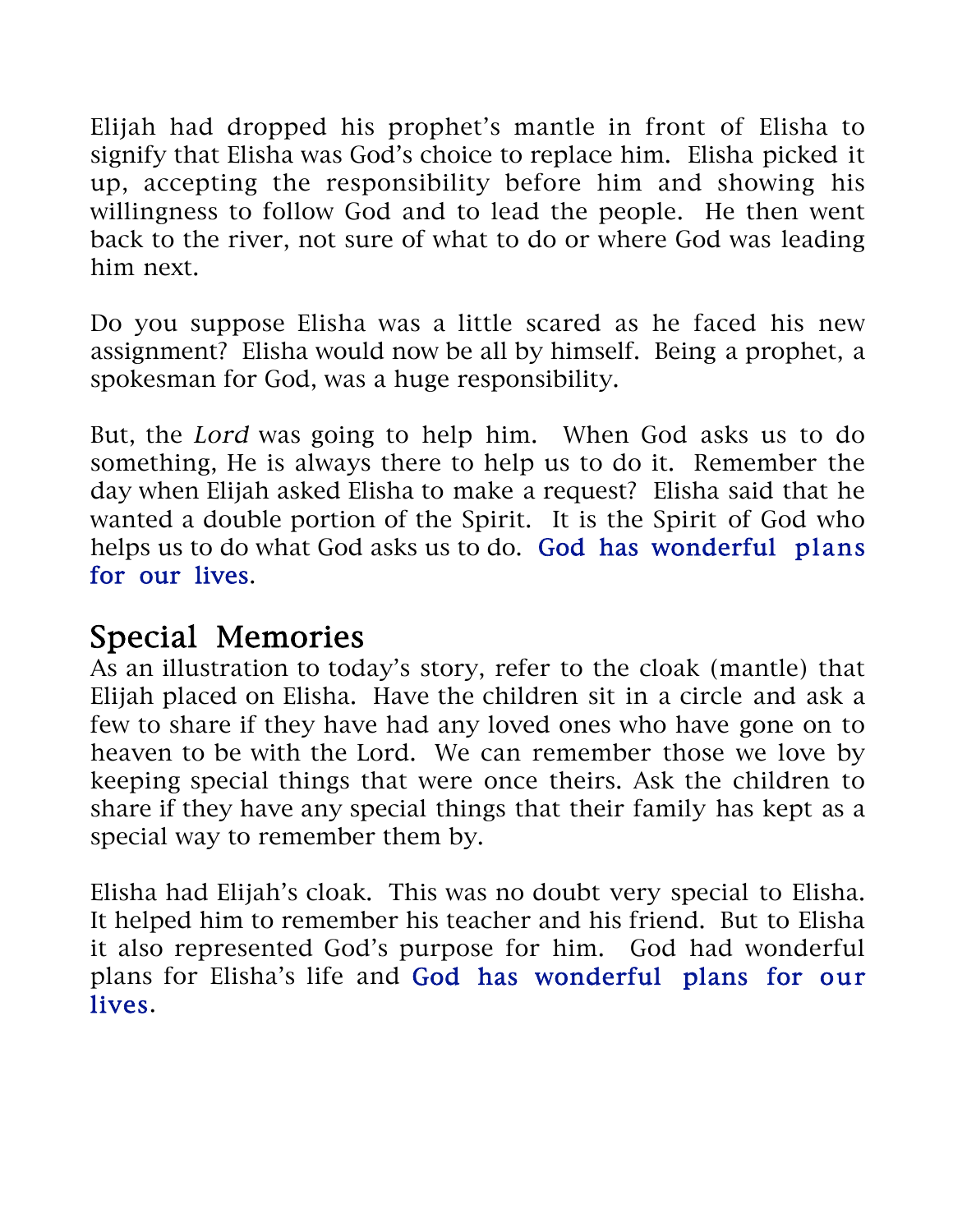#### 2 KINGS 2:14

Then he took the mantle of Elijah that had fallen from him, and struck the water, and said, "Where is the LORD God of Elijah?" And when he also had struck the water, it was divided this way and that; and Elisha crossed over.

As Elisha stood there, he asked, "Where is the God of Elijah?" Full of faith and anticipation, Elisha knew that as God had been with Elijah and moved in powerful ways, so now God would be with Him. God showed Elisha that He would be with Him by the parting of the waters.

Just as God reassured Elisha of His presence and power, so God would like us to have the assurance of His presence and power continually with us. Before ascending to heaven, Jesus told His disciples, "…lo, I am with you always, even to the end of the age" (Matthew 28:20). God has wonderful plans for our lives.

#### Racetrack of Faith

For this craft you will need a sheet of white construction paper for each child, several scraps of multicolored construction paper, scissors, glue, and markers. Tear the scraps of construction paper into small 1" squares or 1/2" x 1" rectangles.

Starting at one end of the white construction paper, have the children write "Start." Then place one square or rectangle at a time, gluing them onto the paper. Make a trail that swerves in several directions. Have it eventually end and write "Heaven" at the other end. Have the children draw a runner at the start. They can also write 1 Corinthians 9:24-25 on the paper (or the teacher can assist younger children).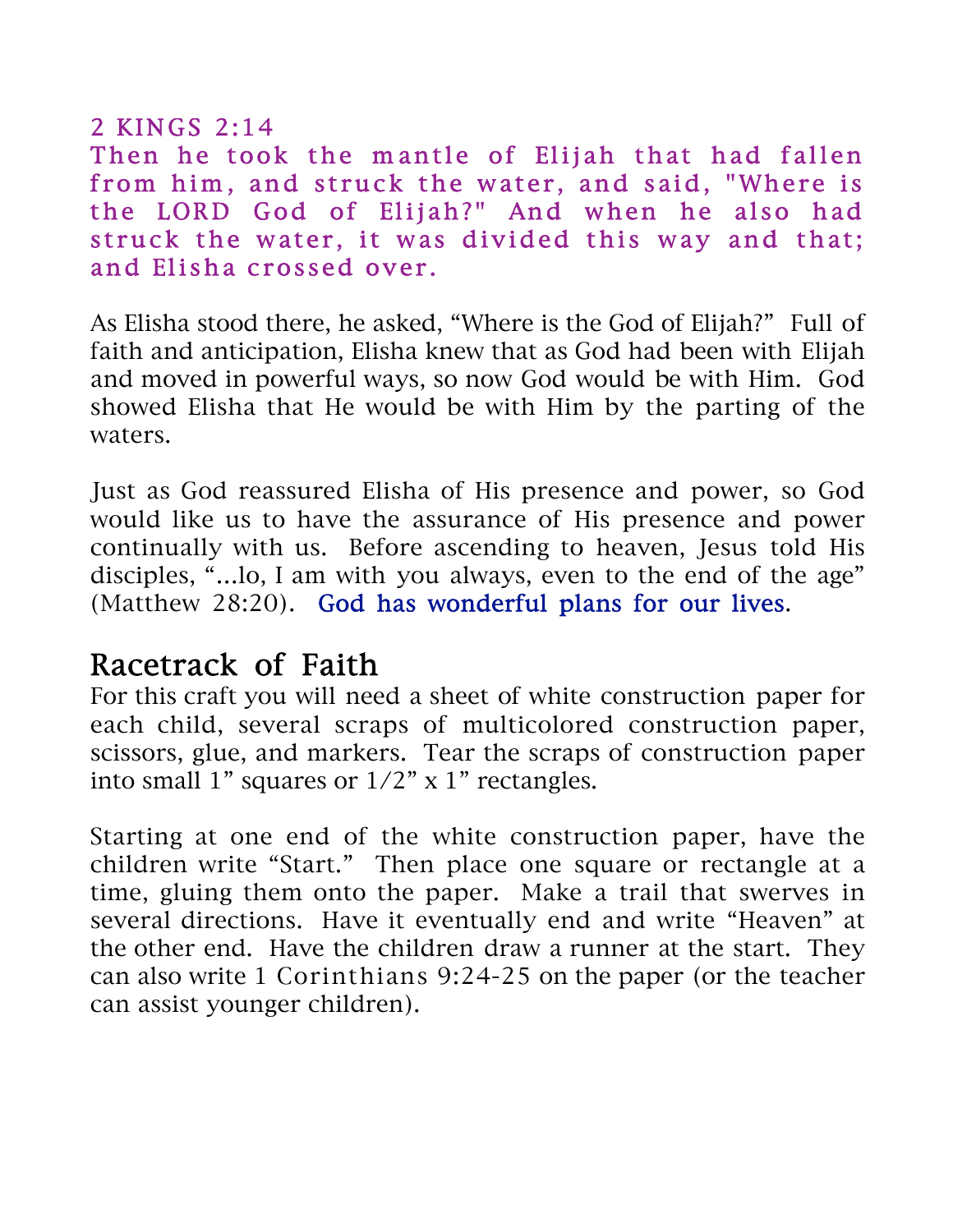Do you not know that those who run in a race all run, but one receives the prize? Run in such a way that you may obtain it. And everyone who competes for the prize is temperate in all things. Now they do it to obtain a perishable crown, but we for an imperishable crown.

Review the story and talk about Elisha and his race of faith. We, too, are in a race.

#### 2 KINGS 2:15

Now when the sons of the prophets who were from Jericho saw him, they said, "The spirit of Elijah rests on Elisha." And they came to meet him, and bowed to the ground before him.

A group of prophets from Jericho standing there recognized God's call on Elisha's life and turned to follow his leadership. God also worked in the hearts of His people. Elisha did not have to prove that he was God's choice to replace Elijah. God had already prepared the hearts of the people.

God wants to use us for His plans. We need not promote ourselves. God will work in the hearts of others to show them that He wants to use us. We do not need to worry about whether or not people will listen to us or believe that God really wants to use us.

How can we know God's plan for our lives? In Old Testament times, God spoke to His people through His chosen prophets. Today, God also speaks to us through His Word, the Bible. He wants us to read, memorize and to understand His ways. His Word will help prepare us and help us to understand what He wants us to do with our lives. Proverbs 3:5-6 states, "Trust in the LORD with all your heart, and lean not on your own understanding; in all your ways acknowledge Him, and He shall direct your paths."